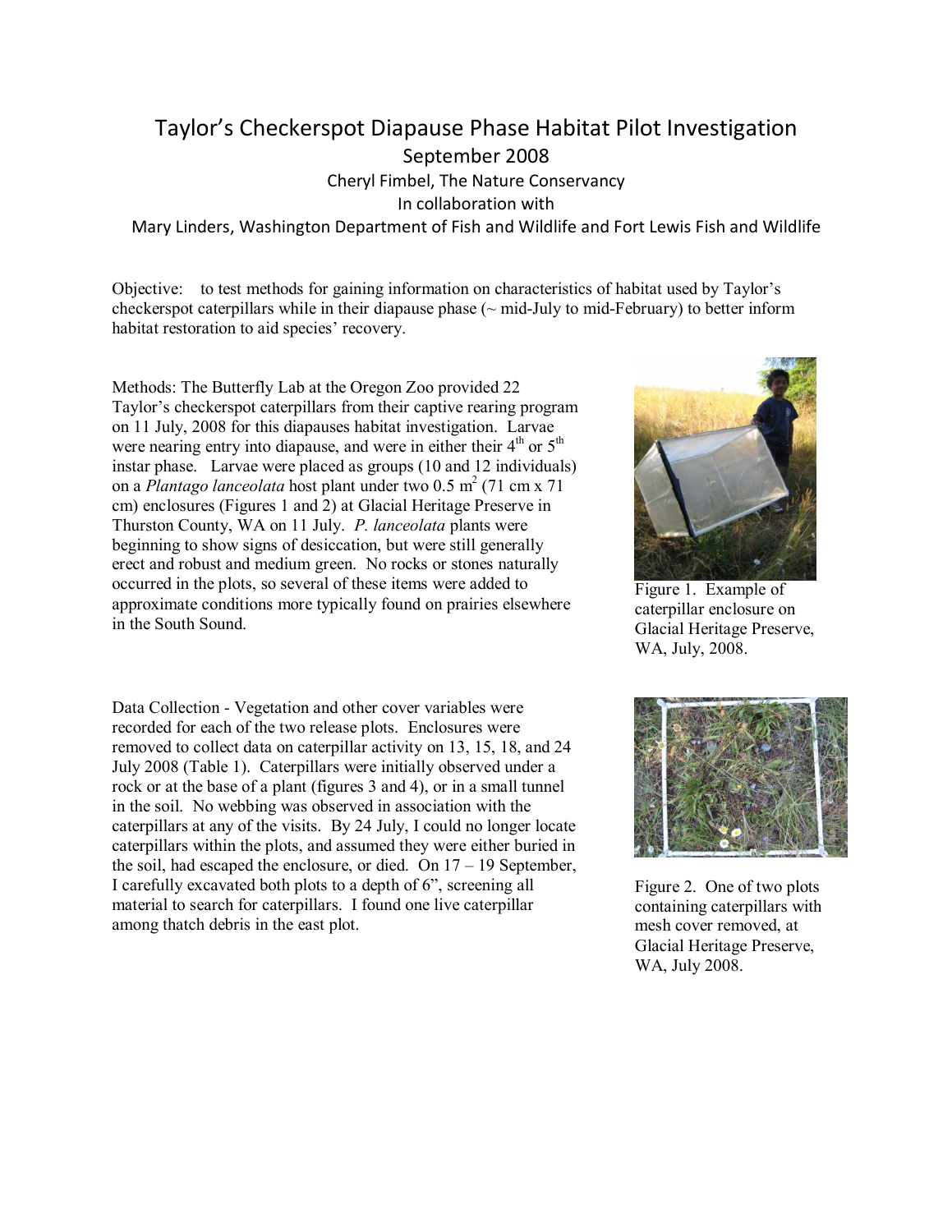

Figure 3. Single caterpillar resting in depression under rock (a), shown in place in figure 3b, Glacial Heritage preserve, WA, July 2008.



Figure 4. Single caterpillar in center of photo at base of *Leucanthemum* plant, leaf litter removed for visibility, Glacial Heritage Preserve, WA, 13 July 2008.

|                                   | Table 1. Observations of Taylor's checkerspot caterpillars after release into enclosures at Glacial |  |  |  |  |
|-----------------------------------|-----------------------------------------------------------------------------------------------------|--|--|--|--|
| Heritage Preserve, WA, July 2008. |                                                                                                     |  |  |  |  |

| <b>Date</b>             | <b>Plot</b>    | Qty.<br>larvae | <b>Behavior</b> | <b>Substrate</b>                                          | <b>Comments</b>                                                                                                                                                             |
|-------------------------|----------------|----------------|-----------------|-----------------------------------------------------------|-----------------------------------------------------------------------------------------------------------------------------------------------------------------------------|
| $\overline{13}$         | $\overline{W}$ |                | moving          | vertical P. lanceolata leaf                               | small amnt evid. of feeding & frass                                                                                                                                         |
| July<br>$\overline{13}$ |                |                |                 |                                                           |                                                                                                                                                                             |
| July                    | W              | $\overline{2}$ | resting         | 2 together in small hollow at base of<br>release P. lanc. |                                                                                                                                                                             |
| $\overline{13}$<br>July | $\overline{E}$ | $\mathbf{1}$   | resting         | Under large rock                                          |                                                                                                                                                                             |
| 13<br>July              | $\overline{E}$ | $\mathbf{1}$   | burrowing       | Narrow hole in soil under litter                          | Larva slowly disappeared into vertical<br>hole in soil. Molted skin next to hole.                                                                                           |
| $\overline{13}$<br>July | $\mathbf E$    | $\overline{2}$ | crawling        | Ground surface                                            | Final, diapause $(5th)$ instar                                                                                                                                              |
| 13<br>July              | E              | $\mathbf{1}$   | resting         | On ground surface under litter at<br>base of Leucanthemum |                                                                                                                                                                             |
| $\overline{15}$<br>July | $\overline{W}$ | $\mathbf{1}$   | Resting         | Small hollow at base of release P.<br>lanc.               | Not in diapause condition (instar prior<br>to), crawled out after disturbance and<br>crawled through plot                                                                   |
| 15<br>July              | $\overline{E}$ | $\mathbf{1}$   | resting         | Small hollow at base of very small<br>P. lanc.            |                                                                                                                                                                             |
| $\overline{15}$<br>July |                |                |                 |                                                           | No larva under rock in W plot, and<br>no larva at base of Leucanthemum in E<br>plot.<br>Did considerable excavations in areas<br>with small holes to search, but no larvae. |
| 18<br>July              | W              | $\mathbf{1}$   | resting         | Small hollow at base of<br>Balsam/grass clump             | Larva in diapause condition                                                                                                                                                 |
| $\overline{18}$<br>July | E              | $\mathbf{1}$   | resting         | On top of leaf of release P. lanc.<br>plant               | Fell off plant when disturbed and<br>crawled around plot during<br>investigation.                                                                                           |
| $\overline{18}$<br>July | W &<br>E       |                |                 |                                                           | Locations containing larvae during<br>previous visit no longer contain larvae.                                                                                              |
| 24<br>July              | W &<br>E       |                |                 |                                                           | Locations containing larvae during<br>previous visit no longer contain larvae.                                                                                              |